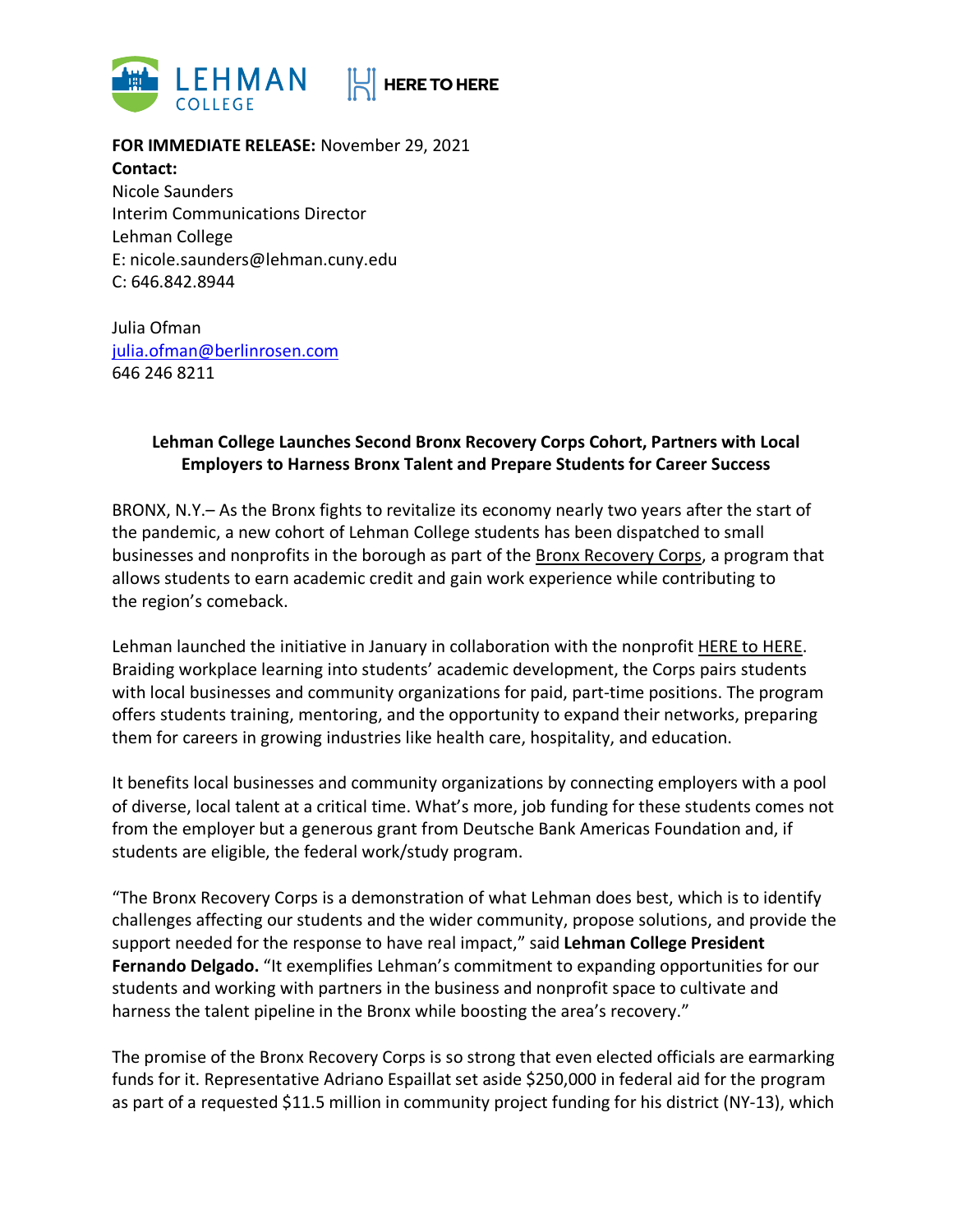includes parts of the Bronx and upper Manhattan. It was approved by the House of Representatives over the summer and awaits approval by the Senate.

What's more, others have begun to replicate the model. In June, New York City Mayor Bill de Blasio announced that the city would invest \$4.5 million over five years to create the Brooklyn Recovery Corps at Medgar Evers College.

Like the Corps' inaugural cohort in the spring, the new cohort will include a total of 40 student fellows, who will be matched with 11 local businesses and community groups over the 2021-22 academic year. Fifteen students began working with partnering organizations in October and will continue through the spring, while one student already employed by a local business will be matched with a professional mentor through the Corps' partnership with City Mentors. Additional fellows are currently being recruited and will begin working during the spring semester, from February to June.

Participating employers include Alpha Ridge Inc., BronxCare Health System, the Bronx District Office of Congressmember Ritchie Torres, Duro Workforce, Equity Design, HERE to HERE, Lehman College (the Office of International Programs and Community Engagement and the Office of Wellness Education and Promotion), the Riverdale Y, Sapna NYC, South Bronx United, and Volunteers of Legal Service (VOLS).

In addition to supporting the borough's recovery and receiving paid compensation, students will also be enrolled in a career readiness course, for which they'll receive academic credit, and attend workshops on career development and community engagement. The course will cover essential professional skills such as resume writing, crafting LinkedIn profiles, interviewing, and successfully navigating workplace relationships.

Students in the inaugural cohort found the workshops and the career readiness course incredibly valuable. They also spoke highly of their placements, which they said either aligned with or clarified their professional interests.

Mabel Lanzo, a junior graphic design major and 2021-22 fellow, agrees. She was matched with VOLS, a nonprofit that provides free, civil legal services to underserved communities, and assists in designing the group's flyers and ads.

"I used to always second guess myself and tell myself, no, you can't do this, but thanks to the program and my internship at VOLS, I've seen that I can be responsible and organized and master time management," she said. "The Bronx Recovery Corps program helps you learn more about yourself and what your skill sets are, and it gives you the necessary confidence to go into a workplace and give 100 percent."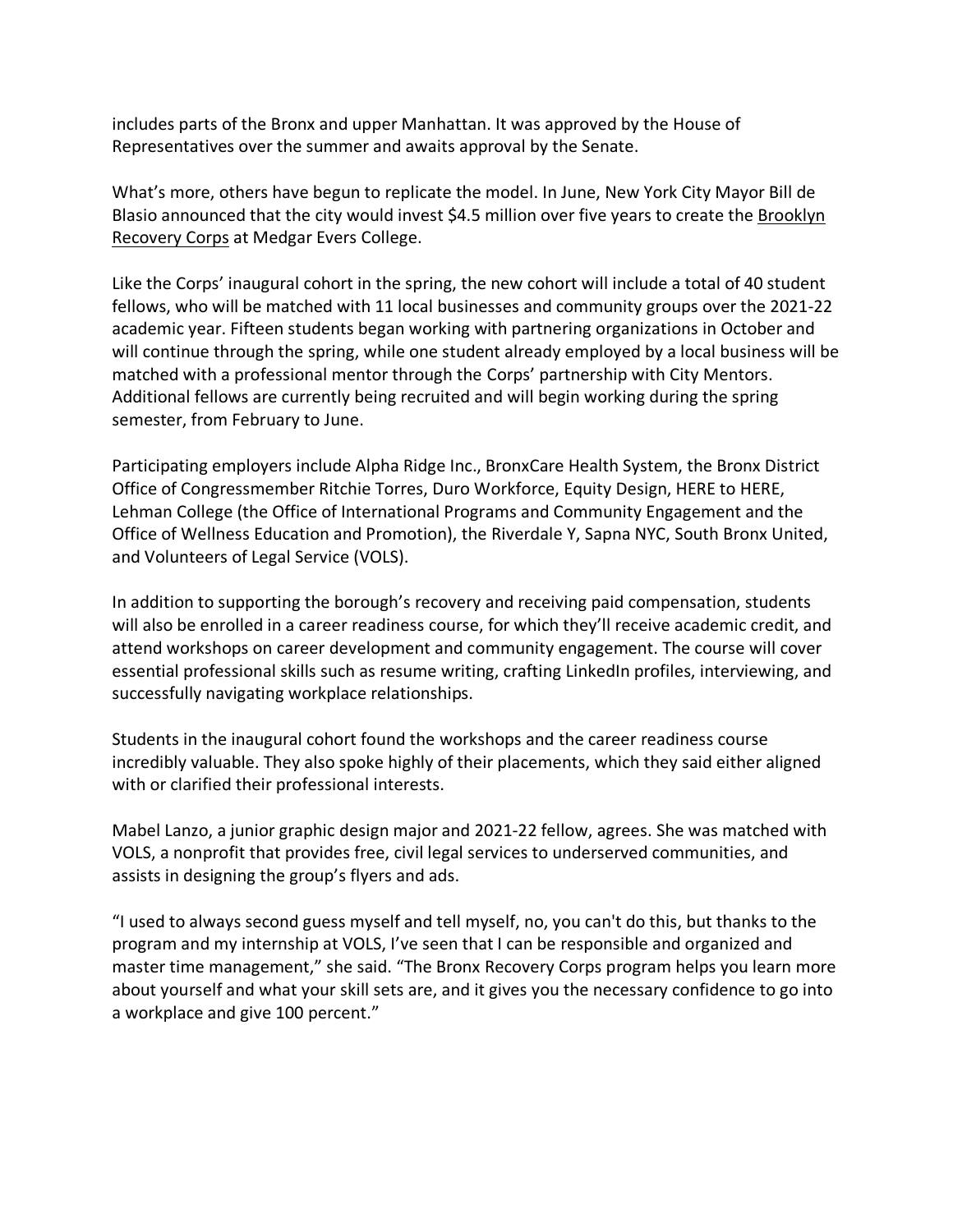Participating employers are equally enthusiastic. When Alondra Vasquez, a volunteer coordinator at South Bronx United, which pairs soccer with academic support, mentoring, immigration services, and more, heard about the Corps, she knew it was something she had to connect her organization to. "I'd been hoping that we'd be able to partner with Lehman somehow, and once I learned about the Corps program, I was excited to get on board. It's the perfect fit for us because it aligns with our mission to build up the Bronx and help young people from the borough succeed*."*

A Lehman alumna herself, Vasquez participated in the CUNY Service Corps, which recruits University students, faculty, and staff to work on projects that support the city's civic, economic, and environmental sustainability, before graduating from the College in 2019. The experience, she said, inspired her to get more involved at the local level, and she sees that same giving spirit in the three Bronx Recovery Corps fellows now working with South Bronx United. "They're so eager to support the community and work with our youth," she said. "They've been great additions to our team."

The Bronx-based nonprofit HERE to HERE, whose mission is to unite employers, educators, and community-based organizations towards the shared priority of launching young people into family-sustaining careers, provided support to Lehman for the initial design of the Recovery Corps model through a grant made possible by the Bill & Melinda Gates Foundation. It has also helped pair students with local employers.

"Our collaboration with Lehman College's Bronx Recovery Corps is rooted in our belief that building a robust, local talent pipeline starts with placing students on a path to career success," said **Abby Jo Sigal, HERE to HERE Founding CEO**. "The launch of the second Bronx Recovery Corps cohort deepens engagement with local employers and the community while providing students with academic credit and career preparation tools. This is truly a strategic program that benefits everyone. Not only does this integrated learning program advantage students, but it also builds a pipeline to contribute needed support and services to the city's economic recovery."

###

## **ABOUT LEHMAN COLLEGE**

Lehman College is The City University of New York's only senior college in the Bronx, serving the borough and the surrounding region as an intellectual, economic, and cultural center. Lehman provides undergraduate and graduate studies in the liberal arts and sciences and professional education within a dynamic research environment. For more information, go to lehman.edu.

## **ABOUT HERE TO HERE**

HERE to HERE champions young people by working to redefine the systems that